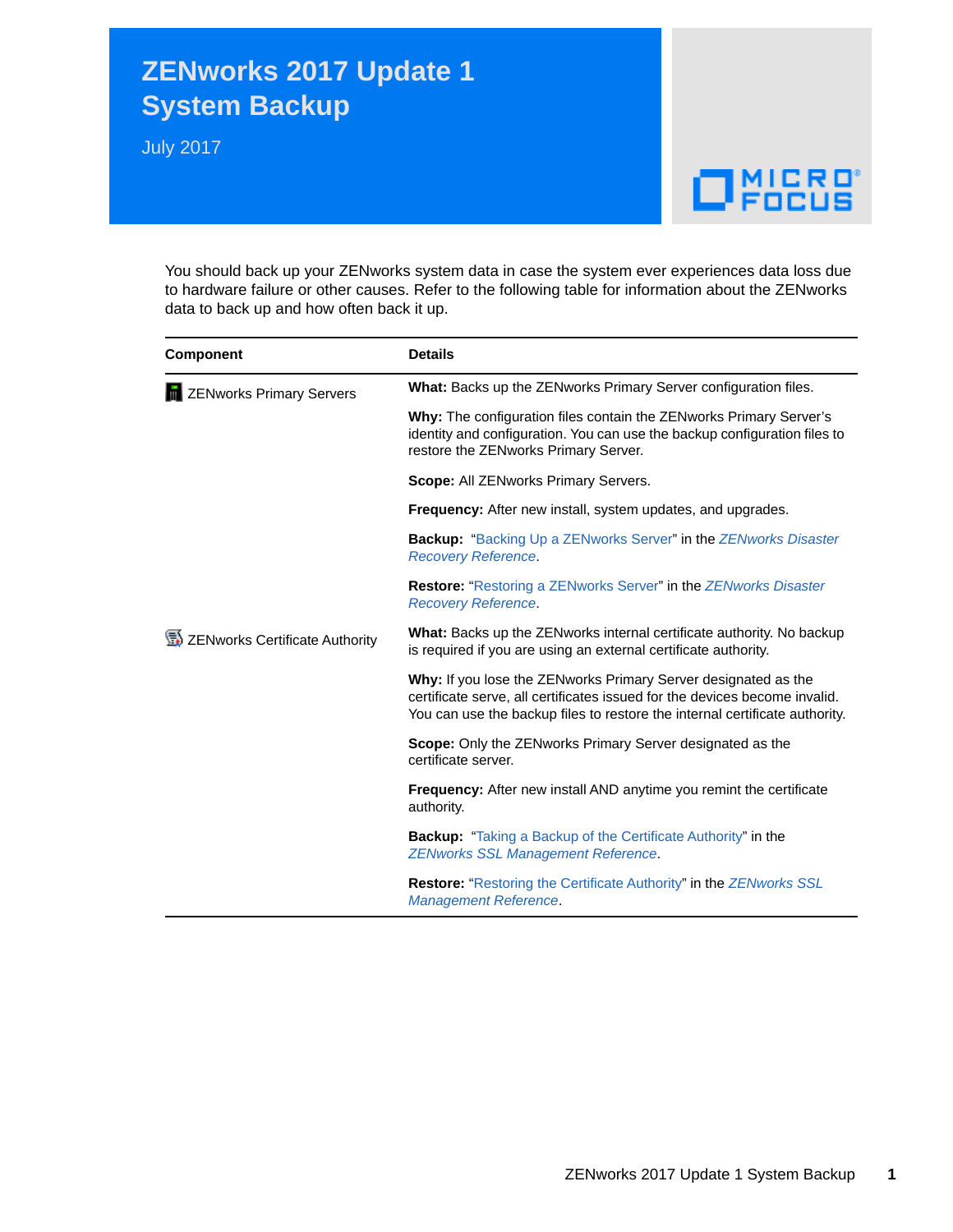| Component          | <b>Details</b>                                                                                                                                                                                                                                                                                                                                                  |
|--------------------|-----------------------------------------------------------------------------------------------------------------------------------------------------------------------------------------------------------------------------------------------------------------------------------------------------------------------------------------------------------------|
| ZENworks Databases | What: Backs up the ZENworks database and the ZENworks Audit<br>database.                                                                                                                                                                                                                                                                                        |
|                    | Why: The ZENworks database contains all system data (for example,<br>device, bundle, and policy information) and the ZENworks Audit<br>database contains all audited event data. If the database server<br>hardware fails, the database becomes corrupted, or you need to<br>upgrade to new server hardware, you can use the backup to restore the<br>database. |
|                    | Scope: Both the ZENworks database and the ZENworks Audit<br>database. Each database needs to be backed up separately.                                                                                                                                                                                                                                           |
|                    | Frequency: Daily full backups (database and transaction logs) is<br>recommended because restoring from a full backup is much easier<br>than restoring from incremental backups. However, the frequency<br>depends on such factors as your available storage space and tolerance<br>for lost data.                                                               |
|                    | Sybase ASA Backup: See the following:                                                                                                                                                                                                                                                                                                                           |
|                    | • "Backing Up the Database" in the ZENworks Configuration<br><b>Management - Best Practices Guide</b>                                                                                                                                                                                                                                                           |
|                    | • "Backing Up the Embedded Sybase SQL Anywhere Database" in<br>the ZENworks Disaster Recovery Reference.                                                                                                                                                                                                                                                        |
|                    | Sybase ASA Restore: "Restoring the Embedded Sybase SQL<br>Anywhere Database" or "Restoring the External Sybase Database" in<br>the ZENworks Database Management Reference.                                                                                                                                                                                      |
|                    | Microsoft SQL Backup: "Backing Up Microsoft SQL Databases" in the<br><b>ZENworks Configuration Management - Best Practices Guide.</b>                                                                                                                                                                                                                           |
|                    | Microsoft SQL Restore: Refer to your Microsoft SQL documentation<br>for restore procedures.                                                                                                                                                                                                                                                                     |
|                    | <b>Oracle Backup:</b> "Backup" in the ZENworks Configuration Management<br>- Best Practices Guide.                                                                                                                                                                                                                                                              |
|                    | <b>Oracle Restore:</b> Refer to your Oracle documentation for restore<br>procedures.                                                                                                                                                                                                                                                                            |